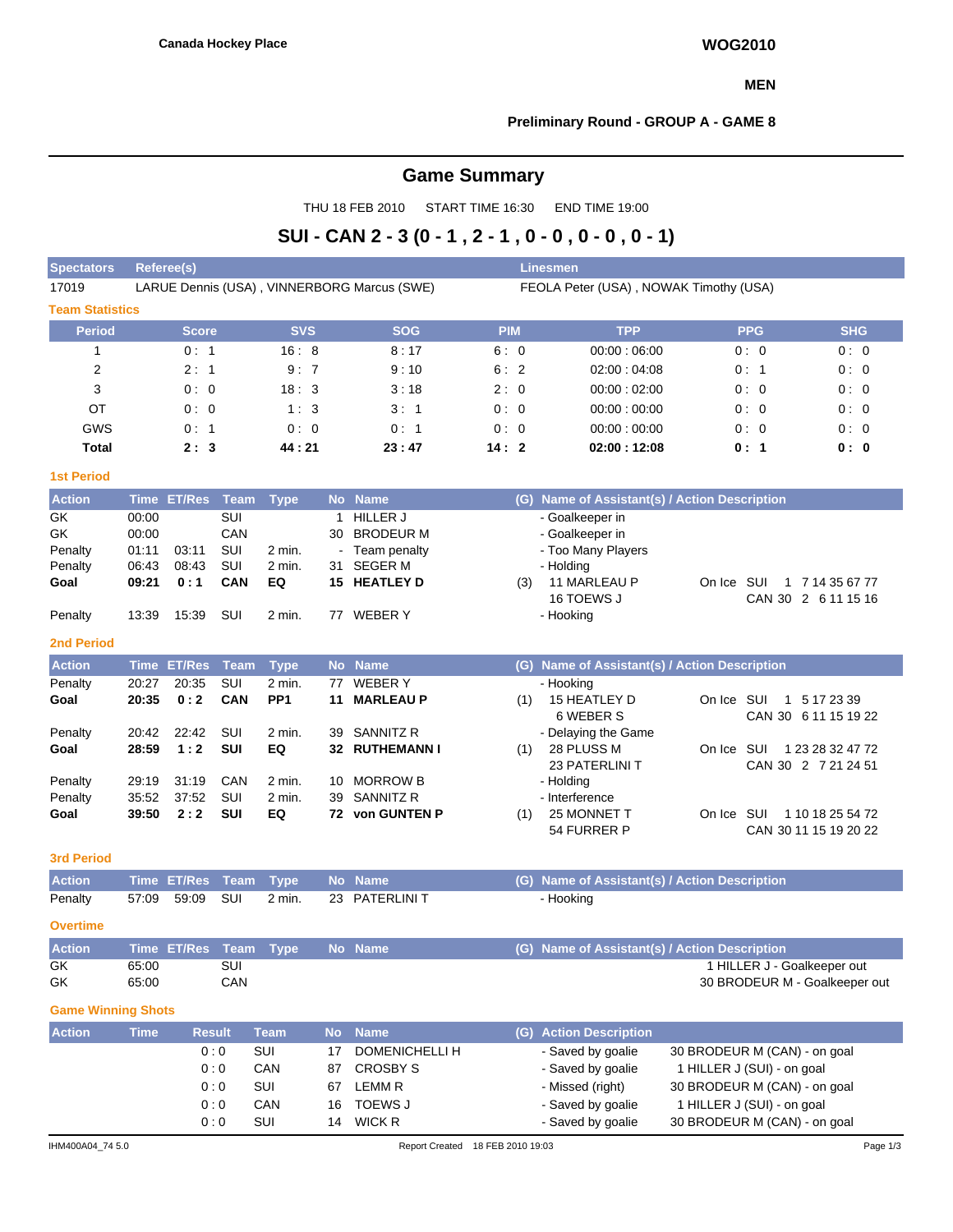#### **MEN**

## **Preliminary Round - GROUP A - GAME 8**

| <b>Action</b> | Time  | Result | Team |    | No Name        |     | (G) Action Description |                              |
|---------------|-------|--------|------|----|----------------|-----|------------------------|------------------------------|
|               |       | 0:0    | CAN  | 51 | GETZLAF R      |     | - Saved by goalie      | 1 HILLER J (SUI) - on goal   |
|               |       | 0:1    | CAN  | 87 | CROSBY S       |     | - Scored               | 1 HILLER J (SUI) - on goal   |
|               |       | 0:0    | SUI  | 28 | <b>PLUSS M</b> |     | - Saved by goalie      | 30 BRODEUR M (CAN) - on goal |
| <b>GWG</b>    | 65:00 | 0 : 1  | CAN  | 87 | CROSBY S       | (1) |                        |                              |

#### **Goalkeeper Records**

### **Team : SUI Team : CAN**

| No Name               |    | SOG SVS | <b>MIP</b> | No Name               | <b>SOG</b> | <b>SVS</b> | <b>MIP</b> |
|-----------------------|----|---------|------------|-----------------------|------------|------------|------------|
| HILLER Jonas          | 47 | 44      | 65:00      | 30 BRODEUR Martin     | 23         | 21         | 65:00      |
| 52 STEPHAN Tobias     |    |         |            | 1 LUONGO Roberto (EG) |            |            |            |
| 66 RUEGER Ronnie (EG) |    |         |            | 29 FLEURY Marc-Andre  |            |            |            |

#### **Game Statistics**

| <b>Team : SUI (RED)</b> |                              |             |              |    |             |                      |                |          |                |             |      |                |      |           |             |            |            |
|-------------------------|------------------------------|-------------|--------------|----|-------------|----------------------|----------------|----------|----------------|-------------|------|----------------|------|-----------|-------------|------------|------------|
|                         |                              |             |              |    |             | <b>Shots on Goal</b> |                |          |                |             |      |                |      |           |             |            |            |
| No Pos Name             |                              | G           | <b>A PIM</b> |    |             | $\overline{2}$       | 3 <sup>2</sup> |          | OT TS $+/-$    |             | 1    | $\overline{2}$ | 3    | <b>OT</b> | <b>TOT</b>  | <b>SHF</b> | <b>AVG</b> |
| 7 D                     | STREIT Mark +C               | 0           | 0            | 0  | $\mathbf 0$ | 0                    | 0              | 0        | 0              | $-1$        | 6:16 | 9:22           | 7:12 |           | 2:28 25:18  | 35         | 0.43       |
| 23 F                    | <b>PATERLINI Thierry</b>     | $\Omega$    | 1            | 2  | 0           | $\Omega$             | $\Omega$       | $\Omega$ | 0              | $+1$        | 5:35 | 3:22           | 4:18 |           | 0:00 13:15  | 23         | 0:34       |
| 28 F                    | <b>PLUSS Martin</b>          | 0           | 1            | 0  | 2           | 0                    | 0              | 0        | 2              | $+1$        | 3:39 | 4:16           | 4:22 |           | 1:21 13:38  | 23         | 0:35       |
| 32 F                    | <b>RUTHEMANN Ivo</b>         | 1           | 0            | 0  | 0           |                      | 1              | 1        | 3              | $+1$        | 4:17 | 4:35           | 4.43 |           | 1:05 14:40  | 24         | 0:36       |
| 77 D                    | <b>WEBER Yannick</b>         | 0           | 0            | 4  | 1           | 0                    | 0              | $\Omega$ | 1              | $-1$        | 4:16 | 1:56           | 0:00 |           | $0:00$ 6:12 | 9          | 0:41       |
| 17F                     | <b>DOMENICHELLI Hnat</b>     | 0           | 0            | 0  | 1           | 2                    | 0              | 0        | 3              | 0           | 3:15 | 4:15           | 3:35 |           | 1:01 12:06  | 25         | 0:29       |
| 31 D                    | SEGER Mathias +A             | 0           | 0            | 2  | 0           | $\Omega$             | 0              | $\Omega$ | $\Omega$       | 0           | 5:41 | 7:04           | 5:51 |           | 2:30 21:06  | 32         | 0:39       |
| 39 F                    | <b>SANNITZ Raffaele</b>      | $\mathbf 0$ | 0            | 4  | $\mathbf 0$ | 1                    | $\mathbf 0$    | $\Omega$ | 1              | $\mathbf 0$ | 5:19 | 3:19           | 4:51 |           | 0:00 13:29  | 28         | 0:28       |
| 54 D                    | <b>FURRER Philippe</b>       | 0           | 1            | 0  | 0           | 0                    | 0              | 0        | 0              | $+1$        | 5:38 | 2:43           | 3:29 |           | 0:00 11:50  | 20         | 0:35       |
| 86 F                    | <b>SPRUNGER Julien</b>       | $\mathbf 0$ | 0            | 0  | $\Omega$    | 0                    | 0              | 0        | $\Omega$       | $\Omega$    | 3:05 | 3:39           | 3:39 |           | 0:00 10:23  | 20         | 0:31       |
| 5 D                     | <b>BLINDENBACHER Severin</b> | 0           | 0            | 0  | 1           | 0                    | 0              | 0        | 1              | 0           | 5:28 | 6:23           | 6:14 |           | 1:32 19:37  | 35         | 0:33       |
| 10F                     | <b>AMBUHL Andres</b>         | 0           | 0            | 0  | 0           | $\Omega$             | $\Omega$       | $\Omega$ | $\Omega$       | $+1$        | 6:09 | 4:54           | 6:08 |           | 1:06 18:17  | 25         | 0:43       |
| 18 F                    | <b>DERUNS Thomas</b>         | 0           | 0            | 0  | 0           | 0                    | 0              | 0        | 0              | $+1$        | 6:01 | 5:40           | 6:48 |           | 0:16 18:45  | 25         | 0:45       |
| 25 F                    | <b>MONNET Thibaut</b>        | 0           | 1            | 0  | 2           | 0                    | 0              | $\Omega$ | $\overline{2}$ | $+1$        | 3:21 | 4:22           | 4:40 |           | 0:49 13:12  | 18         | 0:44       |
| 47 <sub>D</sub>         | <b>SBISA Luca</b>            | $\mathbf 0$ | 0            | 0  | 0           | 0                    | 0              | $\Omega$ | 0              | $+1$        | 5:19 | 4:54           | 5:51 |           | 1:38 17:42  | 31         | 0:34       |
| 14 F                    | <b>WICK Roman</b>            | 0           | 0            | 0  | 0           | 2                    | 0              | 0        | 2              | $-1$        | 3:36 | 5:04           | 4:51 |           | 1:25 14:56  | 22         | 0:40       |
| 16 D                    | <b>DIAZ Rafael</b>           | 0           | 0            | 0  | 1           | $\Omega$             | 1              | $\Omega$ | $\overline{2}$ | $\mathbf 0$ | 5:28 | 4:40           | 7:22 |           | 0:59 18:29  | 33         | 0.33       |
| 35 F                    | JEANNIN Sandy +A             | 0           | 0            | 0  | 0           |                      | 1              | 0        | 2              | $-1$        | 4:36 | 6:03           | 4:46 |           | 0:59 16:24  | 28         | 0:35       |
| 67 F                    | <b>LEMM Romano</b>           | 0           | 0            | 0  | 0           | 1                    | 0              | 2        | 3              | $-1$        | 3:27 | 5:22           | 4:51 |           | 1:47 15:27  | 22         | 0:42       |
| 72 D                    | von GUNTEN Patrick           | 1           | 0            | 0  | 0           |                      | 0              | $\Omega$ | 1              | $+2$        | 2:11 | 3:16           | 3:12 |           | 0:58 9:37   | 18         | 0:32       |
| 1 GK                    | <b>HILLER Jonas</b>          | 0           | 0            | 0  | 0           | 0                    | 0              | 0        | 0              |             |      |                |      |           |             |            |            |
| 52 GK                   | <b>STEPHAN Tobias</b>        | 0           | 0            | 0  | 0           | 0                    | 0              | 0        | 0              |             |      |                |      |           |             |            |            |
| 66 GK                   | <b>RUEGER Ronnie</b>         | 0           | 0            | 0  | 0           | 0                    | 0              | 0        | 0              |             |      |                |      |           |             |            |            |
| <b>Total</b>            |                              | 2           | 4            | 12 | 8           | 9                    | 3              | 3        | 23             |             |      |                |      |           |             |            |            |

#### **Head Coach :** KRUEGER Ralph

**Team : CAN (WHT)**

|             |                      |  | Shots on Goal<br>Time on Ice |  |  |  |  |  |  |  |  |                                                         |  |
|-------------|----------------------|--|------------------------------|--|--|--|--|--|--|--|--|---------------------------------------------------------|--|
| No Pos Name |                      |  |                              |  |  |  |  |  |  |  |  | $^{\prime}$ G APIM 1 2 3 OT TS +/- 1 2 3 OT TOT SHF AVG |  |
| 6 D.        | WEBER Shea           |  |                              |  |  |  |  |  |  |  |  | 0 1 0 2 0 1 0 3 +1 8:19 8:23 8:04 2:27 27:13 32 0:51    |  |
| 12 F        | IGINLA Jarome +A     |  |                              |  |  |  |  |  |  |  |  | 0 0 0 0 0 0 0 0 0 5:28 4:35 2:00 0:00 12:03 17 0:42     |  |
| 27 D        | NIEDERMAYER Scott +C |  |                              |  |  |  |  |  |  |  |  | 0 0 0 0 0 1 0 1 0 6:52 8:20 7:05 0:53 23:10 29 0:47     |  |